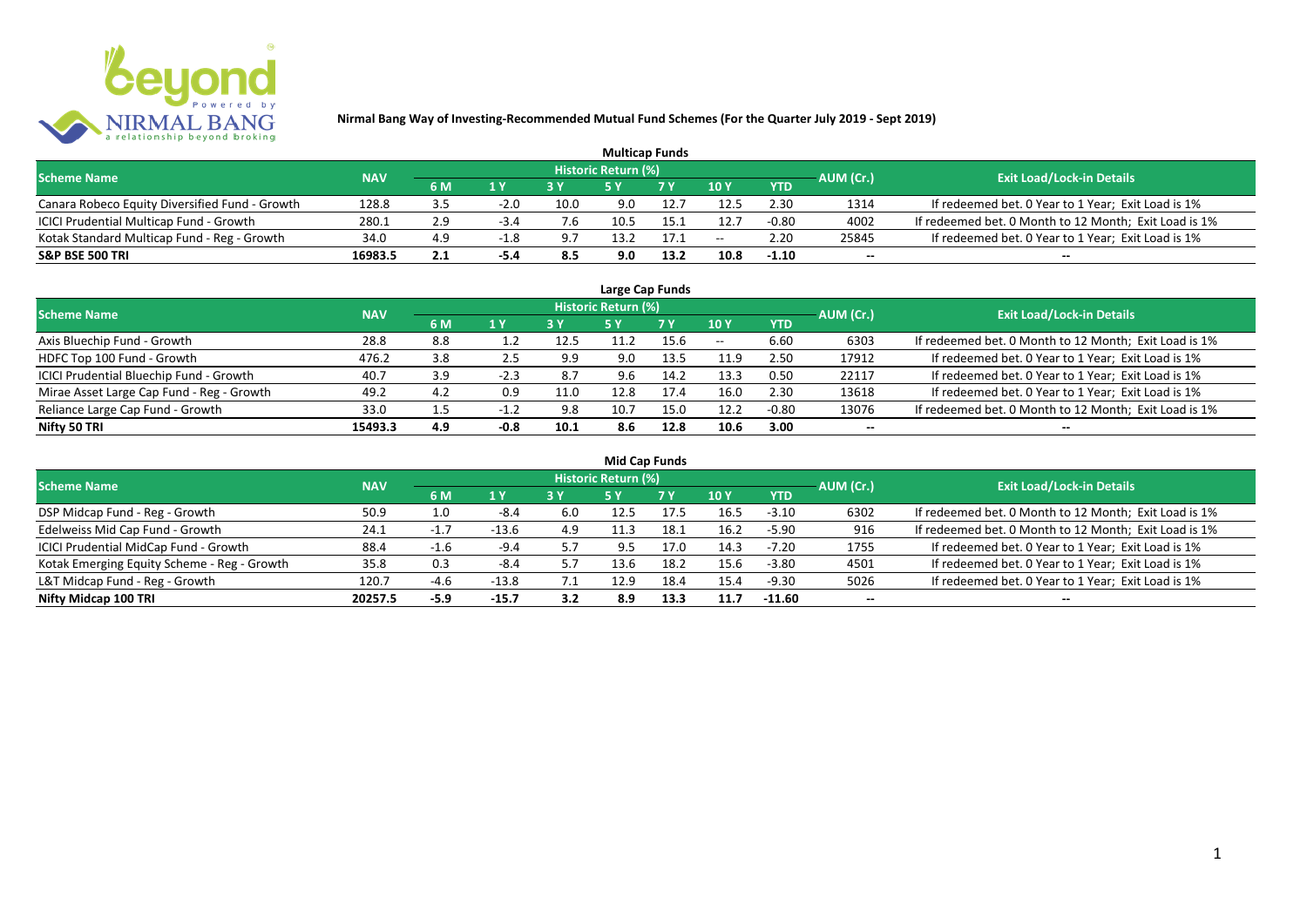

| Large & Midcap                                   |            |        |        |      |                            |                |      |            |           |                                                    |  |  |  |
|--------------------------------------------------|------------|--------|--------|------|----------------------------|----------------|------|------------|-----------|----------------------------------------------------|--|--|--|
| <b>Scheme Name</b>                               | <b>NAV</b> |        |        |      | <b>Historic Return (%)</b> |                |      |            | AUM (Cr.) | <b>Exit Load/Lock-in Details</b>                   |  |  |  |
|                                                  |            | 6 M    | 1 V    |      |                            | 7 <sub>V</sub> | 10Y  | <b>YTD</b> |           |                                                    |  |  |  |
| Canara Robeco Emerging Equities - Growth         | 87.1       | 0.4    | $-8.9$ | 9.1  | 14.7                       | 21.0           | 19.4 | $-2.20$    | 4929      | If redeemed bet. 0 Year to 1 Year; Exit Load is 1% |  |  |  |
| Invesco India Growth Opportunities Fund - Growth | 32.2       |        |        | 9.2  | 10.9                       | 15.0           | 12.7 | $-1.80$    | 1539      | If redeemed bet. 0 Year to 1 Year; Exit Load is 1% |  |  |  |
| NIFTY Large Midcap 250 TRI                       | 6706.3     | $-0.3$ | $-8.0$ | -8.1 | 10.2                       | 14.8           | 12.0 | $-4.10$    | $- -$     | $- -$                                              |  |  |  |

| <b>Focused Funds</b>             |            |     |        |             |                     |      |       |            |           |                                                       |  |  |  |
|----------------------------------|------------|-----|--------|-------------|---------------------|------|-------|------------|-----------|-------------------------------------------------------|--|--|--|
| <b>Scheme Name</b>               | <b>NAV</b> |     |        |             | Historic Return (%) |      |       |            | AUM (Cr.) | <b>Exit Load/Lock-in Details</b>                      |  |  |  |
|                                  |            | 6 M | 1 V    |             | c v                 | 7 V  | 10 Y  | <b>YTD</b> |           |                                                       |  |  |  |
| Axis Focused 25 Fund - Growth    | 27.1       | ے.∂ | $-6.8$ | 11.8        | 12.8                | 15.4 | $- -$ | 1.20       | 8044      | If redeemed bet. 0 Month to 12 Month; Exit Load is 1% |  |  |  |
| SBI Focused Equity Fund - Growth | 138.5      | 9.6 |        | 10.5        | 12.8                | 16.5 | دُ.18 | 4.80       | 4864      | If redeemed bet. 0 Year to 1 Year; Exit Load is 1%    |  |  |  |
| <b>S&amp;P BSE 500</b>           | 14260.4    |     | $-6.6$ | - -<br>, .z | 7.6                 | 11.7 | 9.3   | $-1.90$    | $- -$     | $- -$                                                 |  |  |  |

| <b>Small Cap Funds</b>                         |            |        |         |                     |      |               |       |            |           |                                                    |  |  |  |  |
|------------------------------------------------|------------|--------|---------|---------------------|------|---------------|-------|------------|-----------|----------------------------------------------------|--|--|--|--|
| <b>Scheme Name</b>                             | <b>NAV</b> |        |         | Historic Return (%) |      |               |       |            | AUM (Cr.) | <b>Exit Load/Lock-in Details</b>                   |  |  |  |  |
|                                                |            | 6 M    | 1 V     |                     |      | 7 V           | 10Y   | <b>YTD</b> |           |                                                    |  |  |  |  |
| Franklin India Smaller Companies Fund - Growth | 47.8       | $-6.0$ | $-16.6$ |                     | 10.2 | 19.5          | 16.6  | $-8.90$    | 7369      | If redeemed bet. 0 Year to 1 Year; Exit Load is 1% |  |  |  |  |
| HDFC Small Cap Fund - Growth                   | 38.1       | -7.5   | $-15.0$ | 9.0                 | 12.3 | 16.0          | 13.7  | $-10.40$   | 8427      | If redeemed bet. 0 Year to 1 Year; Exit Load is 1% |  |  |  |  |
| L&T Emerging Businesses Fund - Reg - Growth    | 21.7       | $-7.8$ | $-18.4$ | 8.0                 | 12.9 | $\sim$ $\sim$ | $- -$ | $-12.80$   | 6079      | If redeemed bet. 0 Year to 1 Year; Exit Load is 1% |  |  |  |  |
| Nifty Smallcap 100 TRI                         | 6719.5     | $-9.3$ | $-25.3$ | $-2.4$              | 2.7  |               | 8.2   | -14.20     | $- -$     |                                                    |  |  |  |  |

# **ELSS Schemes (Tax Saving u/s 80-C)**

| <b>Scheme Name</b>                            | <b>NAV</b> |        |         | <b>Historic Return (%)</b> |                          |                          |               |            | AUM (Cr.) | <b>Exit Load/Lock-in Details</b> |
|-----------------------------------------------|------------|--------|---------|----------------------------|--------------------------|--------------------------|---------------|------------|-----------|----------------------------------|
|                                               |            | 6 M    | $A$ Y   |                            | <b>5Y</b>                | 7Y                       | 10Y           | <b>YTD</b> |           |                                  |
| Aditya Birla Sun Life Tax Relief 96 - Growth  | 28.9       | $-3.2$ | $-10.0$ |                            |                          | 16.5                     | 12.4          | -6.30      | 8850      | Nil                              |
| Axis Long Term Equity Fund - Growth           | 43.6       | - 8.1  | -3.3    | 9.4                        | 12.6                     | 19.2                     | $\sim$ $\sim$ | 1.60       | 19718     |                                  |
| IDFC Tax Advantage (ELSS) Fund - Reg - Growth | 51.9       | 1.3    | $-9.1$  | 7.9                        | 10.4                     | 15.6                     | 13.9          | $-3.80$    | 2060      |                                  |
| Invesco India Tax Plan - Growth               | 48.1       | 1.3    | $-1.1$  | 7.9                        | 11.0                     | 16.0                     | 14.4          | $-1.80$    | 878       | Nil                              |
| Mirae Asset Tax Saver Fund - Reg - Growth     | 17.0       | 4.6    |         | 14.1                       | $\overline{\phantom{m}}$ | $\overline{\phantom{a}}$ | $- -$         | 2.20       | 2202      | Nil                              |
| <b>S&amp;P BSE 200 TRI</b>                    | 5504.9     | 2.9    | -3.7    | 9.1                        | 9.2                      | 13.4                     | 10.9          | 0.00       | $- -$     | $- -$                            |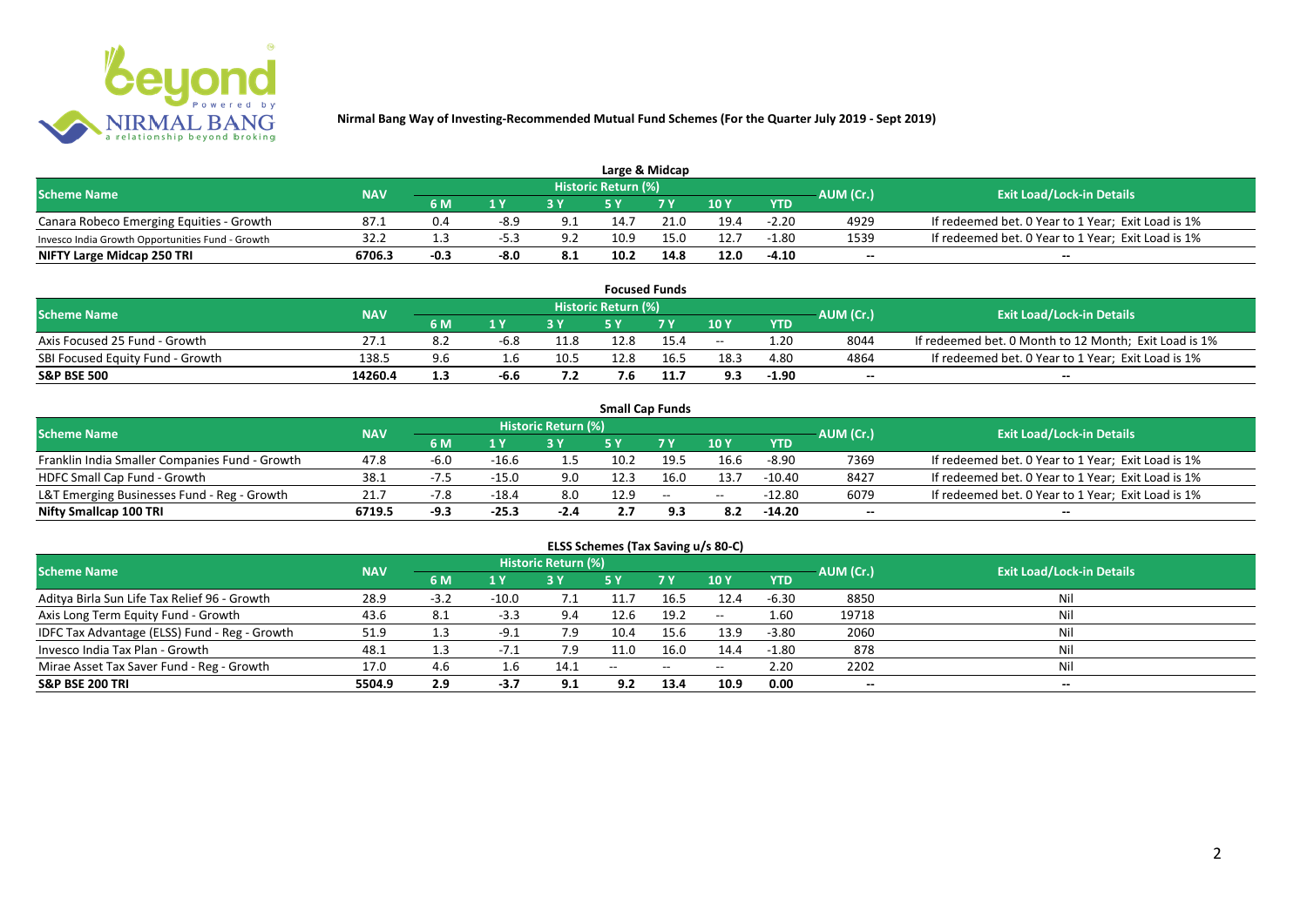

| <b>Contra/Value Fund</b>                  |            |      |        |                     |      |      |      |            |           |                                                    |  |  |  |
|-------------------------------------------|------------|------|--------|---------------------|------|------|------|------------|-----------|----------------------------------------------------|--|--|--|
| <b>Scheme Name</b>                        | <b>NAV</b> |      |        | Historic Return (%) |      |      |      |            | AUM (Cr.) | <b>Exit Load/Lock-in Details</b>                   |  |  |  |
|                                           |            | 6 M  |        |                     |      | 7Y   | 10 Y | <b>YTD</b> |           |                                                    |  |  |  |
| Kotak India EQ Contra Fund - Reg - Growth | 50.2       | 2.8  | $-3.4$ | 10.3                | 10.1 | 13.8 | 11.7 | 0.30       | 865       | If redeemed bet. 0 Year to 1 Year; Exit Load is 1% |  |  |  |
| Invesco India Contra Fund - Growth        | 44.6       | 0.5  | -8.1   | 10.0                | 12.2 |      | 13.7 | $-3.60$    | 4027      | If redeemed bet. 0 Year to 1 Year; Exit Load is 1% |  |  |  |
| UTI Value Opportunities Fund - Growth     | 57.9       | - 8. | -6.8   | 5.6                 | 6.2  | 10.8 | 11.0 | $-0.90$    | 4493      | If redeemed bet. 0 Year to 1 Year; Exit Load is 1% |  |  |  |
| <b>S&amp;P BSE 500 TRI</b>                | 16983.5    | 2.1  | -5.4   | 8.5                 | 9.0  | 13.2 | 10.8 | $-1.10$    | $-$       | $- -$                                              |  |  |  |

| Sector/Thematic                                                           |            |        |        |                            |            |           |            |            |           |                                                    |  |  |  |
|---------------------------------------------------------------------------|------------|--------|--------|----------------------------|------------|-----------|------------|------------|-----------|----------------------------------------------------|--|--|--|
| <b>Scheme Name</b>                                                        | <b>NAV</b> |        |        | <b>Historic Return (%)</b> |            |           |            |            | AUM (Cr.) | <b>Exit Load/Lock-in Details</b>                   |  |  |  |
|                                                                           |            | 6 M    | 1 Y    | <b>3 Y</b>                 | <b>5 Y</b> | <b>7Y</b> | 10Y        | <b>YTD</b> |           |                                                    |  |  |  |
| Canara Robeco Consumer Trends Fund - Reg - Growth                         | 37.2       | 0.7    | $-4.3$ | 9.8                        | 12.9       | 15.8      | $- -$      | $-1.30$    | 337       | If redeemed bet. 0 Year to 1 Year; Exit Load is 1% |  |  |  |
| Mirae Asset Great Consumer Fund - Growth                                  | 32.1       | $-2.9$ | $-5.9$ | 10.8                       | 12.4       | 16.1      | $\sim$ $-$ | $-6.40$    | 802       | If redeemed bet. 0 Year to 1 Year; Exit Load is 1% |  |  |  |
| <b>ICICI Prudential Technology Fund - Growth</b>                          | 58.4       | $-0.8$ | 2.8    | 13.4                       | 10.8       | 18.9      | 18.7       | 3.10       | 445       | If redeemed bet. 0 Day to 15 Day; Exit Load is 1%  |  |  |  |
| Reliance Pharma Fund - Growth                                             | 137.7      | $-8.3$ | $-5.3$ | $-0.9$                     | 6.3        | 12.5      | 17.1       | $-7.90$    | 2420      | If redeemed bet. 0 Year to 1 Year; Exit Load is 1% |  |  |  |
| ICICI Prudential Banking and Financial Services Fund -<br>Retail - Growth | 63.0       | 6.9    | 0.8    | 12.7                       | 15.5       | 19.6      | 17.8       | 3.60       | 3354      | If redeemed bet. 0 Day to 15 Day; Exit Load is 1%  |  |  |  |
| Reliance Banking Fund - Growth                                            | 267.6      | 3.6    | $-4.7$ | 11.9                       | 12.3       | 15.7      | 15.8       | 1.00       | 3203      | If redeemed bet. 0 Year to 1 Year; Exit Load is 1% |  |  |  |
| <b>S&amp;P BSE 500 TRI</b>                                                | 16983.5    | 2.1    | -5.4   | 8.5                        | 9.0        | 13.2      | 10.8       | $-1.10$    | --        | --                                                 |  |  |  |

| <b>Dynamic Asset Allocation Funds</b>            |            |     |        |                            |               |            |       |            |                          |                                                         |  |  |  |
|--------------------------------------------------|------------|-----|--------|----------------------------|---------------|------------|-------|------------|--------------------------|---------------------------------------------------------|--|--|--|
| <b>Scheme Name</b>                               | <b>NAV</b> |     |        | <b>Historic Return (%)</b> |               |            |       |            | AUM (Cr.)                | <b>Exit Load/Lock-in Details</b>                        |  |  |  |
|                                                  |            | 6 M | 1 Y    | 3 Y                        | 5 Y           | 7Y         | 10Y   | <b>YTD</b> |                          |                                                         |  |  |  |
| ICICI Prudential Balanced Advantage Fund - Reg - | 35.2       | 4.1 | 3.7    |                            | 9.2           | 13.1       | 12.3  | 2.40       | 28709                    | If redeemed bet. 0 Year to 1 Year; Exit Load is 1%      |  |  |  |
| Growth                                           |            |     |        | 7.4                        |               |            |       |            |                          |                                                         |  |  |  |
| Invesco India Dynamic Equity Fund - Growth       | 28.6       | 4.6 | $-2.0$ | 7.4                        | 9.0           | 13.4       | 11.6  | 3.60       | 966                      | If redeemed bet. 0 Month to 3 Month; Exit Load is 0.25% |  |  |  |
| Reliance Balanced Advantage Fund - Growth        | 89.7       | 3.9 |        | 8.6                        | 9.1           | 13.5       | 11.8  | 3.00       | 2040                     | If redeemed bet. 0 Month to 12 Month; Exit Load is 1%   |  |  |  |
| SBI Dynamic Asset Allocation Fund - Reg - Growth | 13.2       | 0.3 | $-0.6$ | 6.8                        | $\sim$ $\sim$ | $\sim$ $-$ | $- -$ | 0.60       | 687                      | If redeemed bet. 0 Month to 12 Month; Exit Load is 1%   |  |  |  |
| NIFTY 50 Hybrid Composite Debt 65:35 Index       | 9826.2     | 6.1 | 4.0    | 9.5                        | 9.0           | 11.5       | 9.9   | 4.80       | $\overline{\phantom{a}}$ | $- -$                                                   |  |  |  |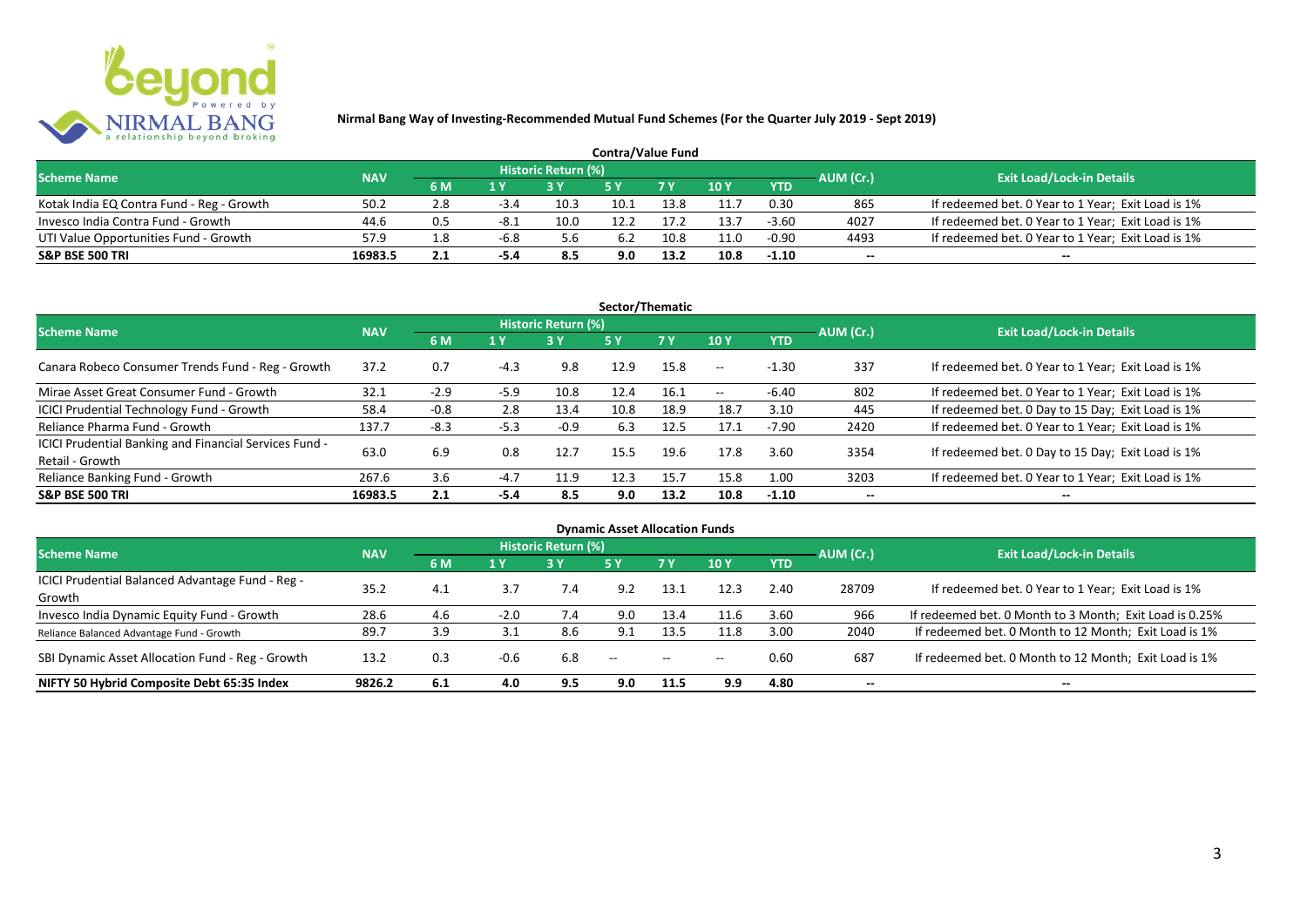

| <b>Hybrid Aggressive</b>                        |            |       |     |                            |                          |      |                          |            |                          |                                                       |  |  |  |  |
|-------------------------------------------------|------------|-------|-----|----------------------------|--------------------------|------|--------------------------|------------|--------------------------|-------------------------------------------------------|--|--|--|--|
| <b>Scheme Name</b>                              | <b>NAV</b> |       |     | <b>Historic Return (%)</b> |                          |      |                          |            | AUM (Cr.)                | <b>Exit Load/Lock-in Details</b>                      |  |  |  |  |
|                                                 |            | 6 M   | 1 Y |                            | 5 Y                      | 7 Y  | 10Y                      | <b>YTD</b> |                          |                                                       |  |  |  |  |
| HDFC Hybrid Equity Fund - Growth                | 52.4       | 3.5   | U.5 | 6.1                        | 6.2                      | 10.8 | 10.0                     | 2.00       | 22221                    | If redeemed bet. 0 Year to 1 Year; Exit Load is 1%    |  |  |  |  |
| ICICI Prudential Equity & Debt Fund - Growth    | 130.9      | 4.6   | 2.2 | 8.9                        | 10.7                     | 15.3 | 14.0                     | 2.30       | 25617                    | If redeemed bet. 0 Year to 1 Year; Exit Load is 1%    |  |  |  |  |
| Mirae Asset Hybrid - Equity Fund - Reg - Growth | 14.5       | 5.0   | 3.3 | 9.7                        | $\overline{\phantom{a}}$ | --   | $\overline{\phantom{a}}$ | 3.40       | 2196                     | If redeemed bet. 0 Year to 1 Year; Exit Load is 1%    |  |  |  |  |
| SBI Equity Hybrid Fund - Growth                 | 134.3      | 7.4   | 3.9 | 8.9                        |                          |      | 12.2                     | 4.60       | 29832                    | If redeemed bet. 0 Month to 12 Month; Exit Load is 1% |  |  |  |  |
| Canara Robeco Equity Hybrid Fund - Growth       | 154.       | 3.9   | 0.7 | 8.6                        | 10.5                     | 13.4 | 12.8                     | 2.80       | 2316                     | If redeemed bet. 0 Year to 1 Year; Exit Load is 1%    |  |  |  |  |
| NIFTY 50 Hybrid Composite Debt 65:35 Index      | 9826.2     | - 6.1 | 4.0 | 9.5                        | 9.0                      | 11.5 | 9.9                      | 4.80       | $\overline{\phantom{a}}$ | $- -$                                                 |  |  |  |  |

| <b>Arbitrage Fund</b>                      |            |     |     |                            |     |    |     |            |           |                                                         |  |  |  |
|--------------------------------------------|------------|-----|-----|----------------------------|-----|----|-----|------------|-----------|---------------------------------------------------------|--|--|--|
| <b>Scheme Name</b>                         | <b>NAV</b> |     |     | <b>Historic Return (%)</b> |     |    |     |            | AUM (Cr.) | <b>Exit Load/Lock-in Details</b>                        |  |  |  |
|                                            |            | 1 M | 3 M | 6 M                        |     | つり |     | <b>YTD</b> |           |                                                         |  |  |  |
| IDFC Arbitrage Fund - Reg - Growth         | 23.9       | g g |     |                            | 6.9 |    |     | 7.20       | 5498      | If redeemed bet. 0 Month to 1 Month; Exit Load is 0.25% |  |  |  |
| Kotak Equity Arbitrage Fund - Reg - Growth | 27.0       | 8.8 |     | 6.8                        | b.7 |    |     | 6.80       | 13769     | If redeemed bet. 0 Day to 30 Day; Exit Load is 0.25%    |  |  |  |
| Reliance Arbitrage Fund - Growth           | 19.4       | Q   |     |                            | 6.8 |    | b.4 | 7.00       | 8759      | If redeemed bet. 0 Month to 1 Month; Exit Load is 0.25% |  |  |  |

|                                          |            |       |       |                     | <b>Equity Saver</b> |                                                |       |            |           |                                                       |
|------------------------------------------|------------|-------|-------|---------------------|---------------------|------------------------------------------------|-------|------------|-----------|-------------------------------------------------------|
| <b>Scheme Name</b>                       | <b>NAV</b> |       |       | Historic Return (%) |                     |                                                |       |            | AUM (Cr.) | <b>Exit Load/Lock-in Details</b>                      |
|                                          |            | 6 M   | 1 V   |                     |                     | 7 <sub>V</sub>                                 | 10Y   | <b>YTD</b> |           |                                                       |
| Axis Equity Saver Fund - Reg - Growth    | 12.8       | 3.6   | 1.8   | 6.5                 | $- -$               | $\hspace{0.1mm}-\hspace{0.1mm}-\hspace{0.1mm}$ | $- -$ | 2.80       | 766       | If redeemed bet. 0 Month to 12 Month; Exit Load is 1% |
| <b>HDFC Equity Savings Fund - Growth</b> | 36.4       | 3.1   |       | 8.0                 | 8.0                 | 9.0                                            | 9.2   | 2.60       | 5422      | If redeemed bet. 0 Year to 1 Year; Exit Load is 1%    |
| Kotak Equity Savings Fund - Reg - Growth | 14.2       | 2.7   |       | 7.0                 | $-$                 | $\sim$                                         | $- -$ | 2.30       | 2122      | If redeemed bet. 0 Year to 1 Year; Exit Load is 1%    |
| CRISIL Hybrid 50+50 - Moderate Index*    | $- -$      | $- -$ | $- -$ |                     | --                  | $- -$                                          |       | $- -$      | $- -$     | $- -$                                                 |

|                                           |            |           |     |                     |     | <b>Liquid Funds</b>      |            |                 |           |                                  |
|-------------------------------------------|------------|-----------|-----|---------------------|-----|--------------------------|------------|-----------------|-----------|----------------------------------|
| <b>Scheme Name</b>                        | <b>NAV</b> |           |     | Historic Return (%) |     |                          | <b>YTM</b> | Avg             | AUM (Cr.) | <b>Exit Load/Lock-in Details</b> |
|                                           |            | <b>1W</b> | 2 W | M                   | 3 M | 1Y                       |            | <b>Maturity</b> |           |                                  |
| Axis Liquid Fund - Growth                 | 2113.0     | 6.4       |     | 6.8                 | 6.9 | 7.5                      | 6.5        | 0.11            | 27255     | Nil                              |
| IDFC Cash Fund - Reg - Growth             | 2307.7     | 6.1       | 6.0 | 6.3                 | 6.6 |                          | 6.3        | 0.08            | 10199     | Nil                              |
| Kotak Liquid Scheme - Reg - Growth        | 3858.1     | 6.2       | 6.0 | 6.5                 | 6.8 | 7.3                      | 6.5        | 0.10            | 29065     | Nil                              |
| Mirae Asset Cash Management Fund - Growth | 1995.1     | 6.4       | 6.3 | 6.7                 | 6.8 | 7.4                      | 6.4        | 0.11            | 3033      | Nil                              |
| <b>CRISIL Liquid Fund Index</b>           | $- -$      | 6.5       | 6.4 | 7.0                 | 7.3 | $\overline{\phantom{a}}$ | $- -$      | $- -$           | $- -$     | $- -$                            |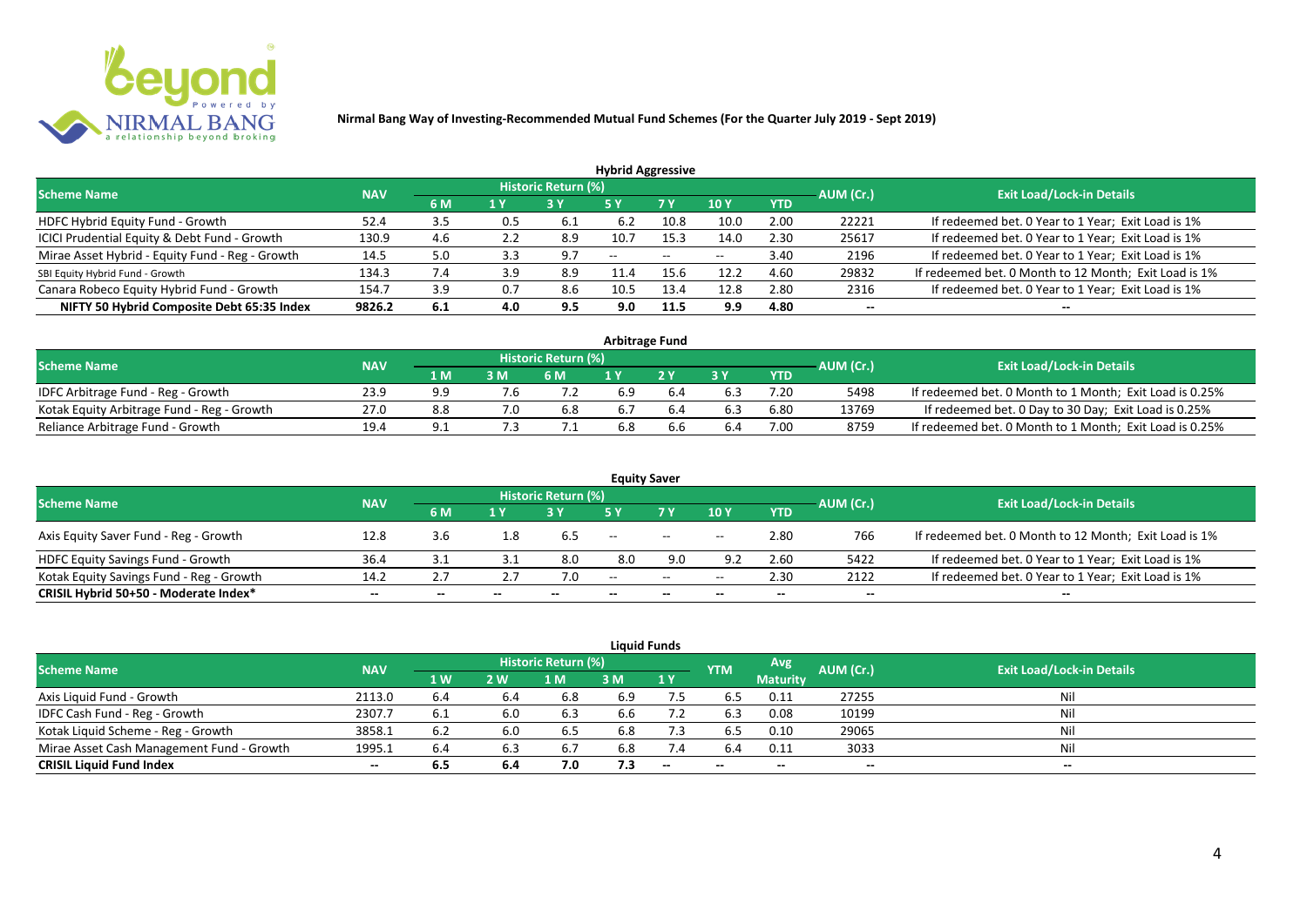

|                                               |            |     |     |                            | <b>Ultra Short Fund</b> |        |            |                 |           |                                  |
|-----------------------------------------------|------------|-----|-----|----------------------------|-------------------------|--------|------------|-----------------|-----------|----------------------------------|
| <b>Scheme Name</b>                            | <b>NAV</b> |     |     | <b>Historic Return (%)</b> |                         |        | <b>YTM</b> | Avg             | AUM (Cr.) | <b>Exit Load/Lock-in Details</b> |
|                                               |            | 1 M | 3 M | 6 M                        | 1 Y                     |        |            | <b>Maturity</b> |           |                                  |
| HDFC Ultra Short Term Fund - Reg - Growth     | 10.7       | 9.6 | 8.5 | 8.3                        | $\sim$ $\sim$           | $\sim$ | ٠3         | 0.50            | 6847      | Nil                              |
| IDFC Ultra Short Term Fund - Reg - Growth     | 10.9       | 9.3 | 8.8 | 8.4                        | 8.5                     | $\sim$ |            | 0.46            | 2858      | Nil                              |
| SBI Magnum Ultra Short Duration Fund - Growth | 4254.9     | 9.8 | 8.5 |                            | 8.4                     |        |            | 0.50            | 7858      | Nil                              |
| <b>NIFTY Ultra Short Duration Debt Index</b>  | 3885.7     | 9.2 | 8.5 | 8.2                        | 8.5                     | 7.6    | $- -$      | $- -$           | $- -$     | $- -$                            |

| <b>Money Market Fund</b>                                   |            |      |     |                     |       |                          |            |                 |                          |                                  |  |  |  |  |
|------------------------------------------------------------|------------|------|-----|---------------------|-------|--------------------------|------------|-----------------|--------------------------|----------------------------------|--|--|--|--|
| <b>Scheme Name</b>                                         | <b>NAV</b> |      |     | Historic Return (%) |       |                          | <b>YTM</b> | Avg             | AUM (Cr.)                | <b>Exit Load/Lock-in Details</b> |  |  |  |  |
|                                                            |            | 1 M  | 3M  | 6 M                 | 1Y    | 3Y                       |            | <b>Maturity</b> |                          |                                  |  |  |  |  |
| Aditya Birla Sun Life Money Manager Fund - Reg -<br>Growth | 257.3      | 10.6 | 9.3 | 8.6                 | 8.6   | 7.6                      |            | 0.56            | 11329                    | Nil                              |  |  |  |  |
| ICICI Prudential Money Market Fund - Reg - Growth          | 265.8      | 9.8  | 8.9 | 8.3                 | 8.3   | 7.4                      | 7.1        | 0.40            | 8776                     | Nil                              |  |  |  |  |
| Reliance Money Market Fund - Growth                        | 2901.5     | 10.0 | 9.1 | 8.6                 | 8.6   | 7.5                      | 7.2        | 0.45            | 3277                     | Nil                              |  |  |  |  |
| UTI Money Market Fund - Reg - Growth                       | 2156.8     | 10.1 | 9.0 | 8.5                 | 8.5   | 7.5                      | 7.3        | 0.69            | 5786                     | Nil                              |  |  |  |  |
| <b>CRISIL Liquid Fund Index</b>                            | $- -$      | 7.0  | 7.3 | $- -$               | $- -$ | $\overline{\phantom{a}}$ | $- -$      | --              | $\overline{\phantom{a}}$ | $- -$                            |  |  |  |  |

| <b>Short Term Fund</b>                          |            |      |                 |                            |     |           |            |                 |           |                                  |  |  |  |  |
|-------------------------------------------------|------------|------|-----------------|----------------------------|-----|-----------|------------|-----------------|-----------|----------------------------------|--|--|--|--|
| <b>Scheme Name</b>                              | <b>NAV</b> |      |                 | <b>Historic Return (%)</b> |     |           | <b>YTM</b> | Avg             | AUM (Cr.) | <b>Exit Load/Lock-in Details</b> |  |  |  |  |
|                                                 |            | 1 M' | 3 M             | 6 M                        | 1 Y | <b>3Y</b> |            | <b>Maturity</b> |           |                                  |  |  |  |  |
| HDFC Short Term Debt Fund - Growth              | 21.3       | 15.3 | 12 <sub>c</sub> | 10.2                       | 9.2 | 1.6       | 8.0        | 2.32            | 7992      | Nil                              |  |  |  |  |
| IDFC Bond Fund - Short Term Plan - Reg - Growth | 39.2       | 16.3 | 12 <sub>c</sub> | 10.5                       | 9.6 |           |            | 2.16            | 8021      | Nil                              |  |  |  |  |
| Kotak Bond Short Term Plan - Reg - Growth       | 36.0       | 16.4 | 13 <sub>c</sub> | 10.6                       | 9.5 |           |            | 2.80            | 9143      | Nil                              |  |  |  |  |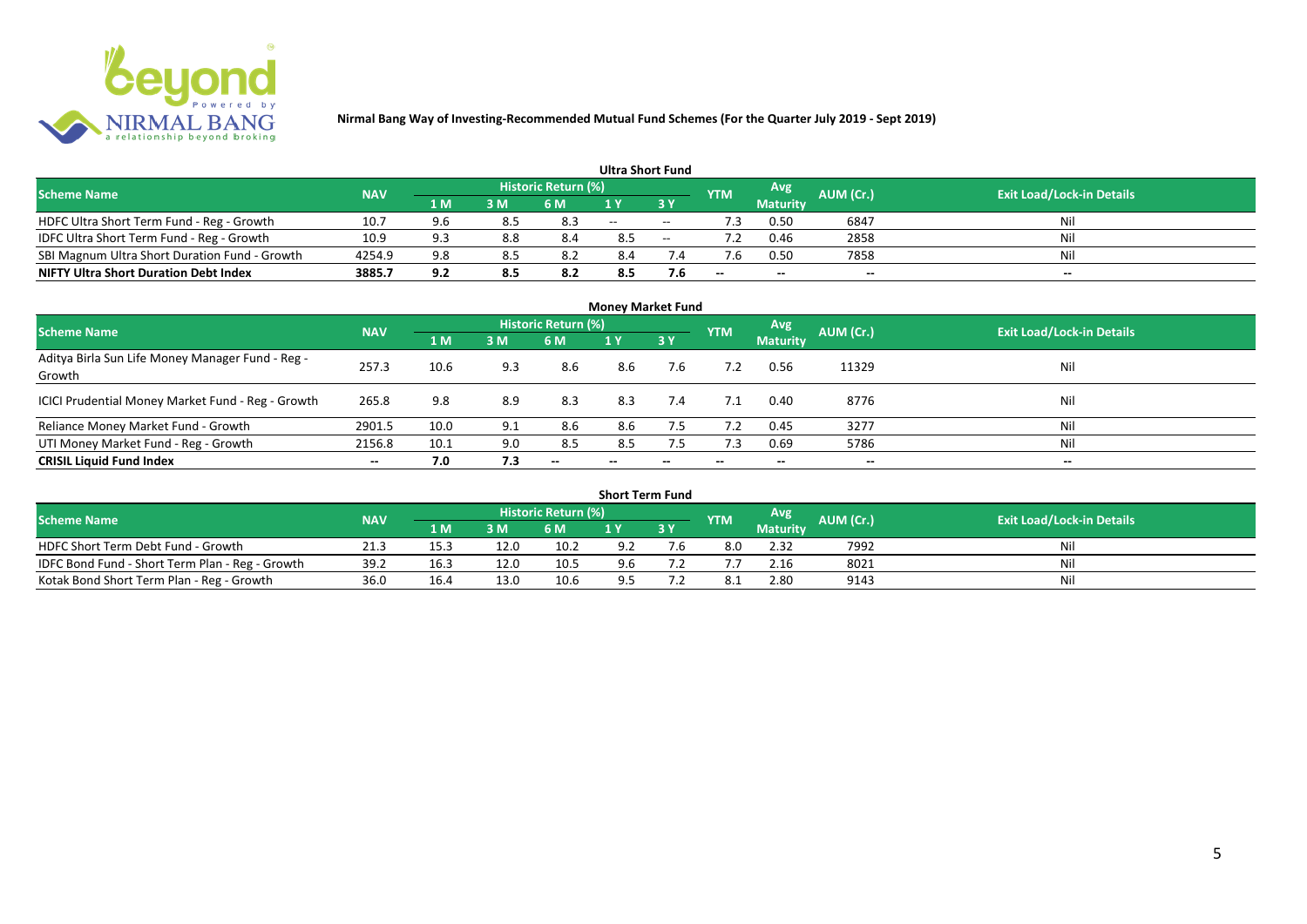

| <b>Low Duration Fund</b>                  |            |      |     |                            |     |  |               |          |           |                                  |  |  |  |  |
|-------------------------------------------|------------|------|-----|----------------------------|-----|--|---------------|----------|-----------|----------------------------------|--|--|--|--|
| <b>Scheme Name</b>                        | <b>NAV</b> |      |     | <b>Historic Return (%)</b> |     |  | <b>YTM</b>    | Avg      | AUM (Cr.) | <b>Exit Load/Lock-in Details</b> |  |  |  |  |
|                                           |            | 1 M  | 3 M | 6 M                        | 1 Y |  |               | Maturity |           |                                  |  |  |  |  |
| <b>HDFC Low Duration Fund - Growth</b>    | 40.2       | 10.5 |     | 8.3                        | 7.9 |  |               | 0.87     | 15150     | Nil                              |  |  |  |  |
| Canara Robeco Savings Fund - Reg - Growth | 30.0       | 11.7 | a : | 8.6                        | 8.2 |  | $^{\prime}.4$ | 0.83     | 1060      | Nil                              |  |  |  |  |
| IDFC Low Duration Fund - Reg - Growth     | 27.2       | 11.2 |     | 8.8                        | 8.5 |  |               | 0.79     | 3890      | Nil                              |  |  |  |  |

| <b>Banking &amp; PSU Bond Funds</b>                                                                                                                |      |      |      |      |      |     |     |                 |      |    |  |  |  |  |
|----------------------------------------------------------------------------------------------------------------------------------------------------|------|------|------|------|------|-----|-----|-----------------|------|----|--|--|--|--|
| <b>Historic Return (%)</b><br><b>Avg</b><br><b>AUM (Cr.)</b><br><b>Exit Load/Lock-in Details</b><br><b>NAV</b><br><b>Scheme Name</b><br><b>YTM</b> |      |      |      |      |      |     |     |                 |      |    |  |  |  |  |
|                                                                                                                                                    |      | 1 M  | 3 M  | 6 M  |      | 3 Y |     | <b>Maturity</b> |      |    |  |  |  |  |
| HDFC Banking and PSU Debt Fund - Reg - Growth                                                                                                      | 15.5 | 16.  | 13.0 | 11.0 | 9.7  |     |     | 2.84            | 3187 | Ni |  |  |  |  |
| Kotak Banking and PSU Debt Fund - Reg - Growth                                                                                                     | 44.0 | 19.8 | 16.6 | 12.8 | 10.9 |     | 7.9 | 4.27            | 1790 |    |  |  |  |  |
| IDFC Banking & PSU Debt Fund - Reg - Growth                                                                                                        | 16.6 | 20.5 | 15.3 | 12.9 |      |     | 7.8 | 3.62            | 6718 | Ni |  |  |  |  |

| <b>Corporate Bond Funds</b>                                                                                                   |        |      |      |      |      |           |     |                 |       |     |  |  |  |  |
|-------------------------------------------------------------------------------------------------------------------------------|--------|------|------|------|------|-----------|-----|-----------------|-------|-----|--|--|--|--|
| Historic Return (%)<br>Avg<br>AUM (Cr.)<br><b>Exit Load/Lock-in Details</b><br><b>Scheme Name</b><br><b>NAV</b><br><b>YTM</b> |        |      |      |      |      |           |     |                 |       |     |  |  |  |  |
|                                                                                                                               |        | 1 M  | 3 M  | 6 M  |      | <b>3Y</b> |     | <b>Maturity</b> |       |     |  |  |  |  |
| ICICI Prudential Corporate Bond Fund - Reg - Growth                                                                           | 19.7   | 15.9 | 12.2 | 10.8 | 9.3  | 7.6       | 8.1 | 2.16            | 7143  | Nil |  |  |  |  |
| HDFC Corporate Bond Fund - Growth                                                                                             | 21.6   | 20.7 | 15.6 | 12.9 | 10.8 | 8.0       | 7.9 | 4.21            | 12258 | Nil |  |  |  |  |
| Kotak Corporate Bond Fund - Std - Growth                                                                                      | 2549.4 | 14.8 | 11.3 | 10.1 | 9.3  | 8.0       | 7.9 | 1.61            | 2149  | Nil |  |  |  |  |